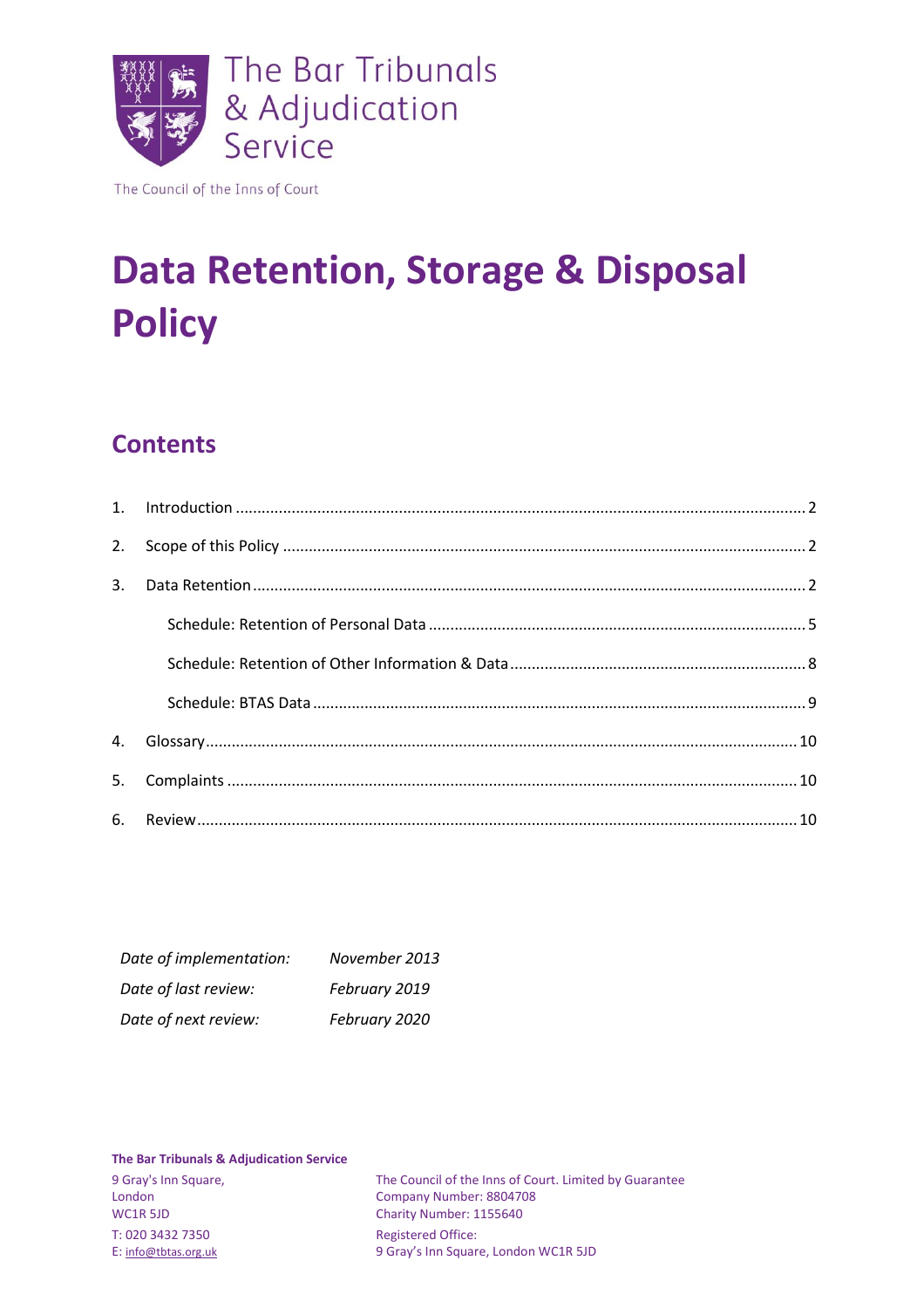### <span id="page-1-0"></span>**1. Introduction**

- 1.1 The Bar Tribunals and Adjudication Service ('BTAS') is responsible for recruiting; appointing, administering and adjudicating Disciplinary Tribunals, including Tribunals which consider the most serious allegations of professional misconduct against barristers.
- 1.2 In addition to Disciplinary Tribunals, BTAS has similar responsibilities for Fitness to Practise hearings and Interim Suspension Panels for barristers.
- 1.3 BTAS also administers and supports the Inns' Conduct Committee (ICC), a committee responsible for adjudicating on any misconduct issues arising from applications for admission to an Inn of Court or misconduct matters relating to student members of an Inn.

### <span id="page-1-1"></span>**2. Scope of this Policy**

- 2.1 This policy outlines the periods of retention for records including personal data stored by BTAS. It is aligned with the Council of the Inns of Court *Data Retention, Storage and Disposal Policy.*
- 2.2 BTAS is committed to the safe storage of the personal data it holds, once a retention period has been reached BTAS must ensure all files are securely destroyed.
- 2.3 Guidance on how to access information held by and how we transmit and store information relating to hearings are contained within BTAS's Disclosure Policy and Information Security Policy.

### <span id="page-1-2"></span>**3. Data Retention**

#### **Rules and Retention Periods**

3.1 Retention periods will vary depending on the type of record held. In accordance with the General Data Protection Regulation ("**GDPR**"), personal data must not be held longer than necessary for the purpose(s) for which it was collected and is processed – without renewed permission from the data subject -and should not simply be retained indefinitely (unless we have identified a clear and justifiable reason for doing so).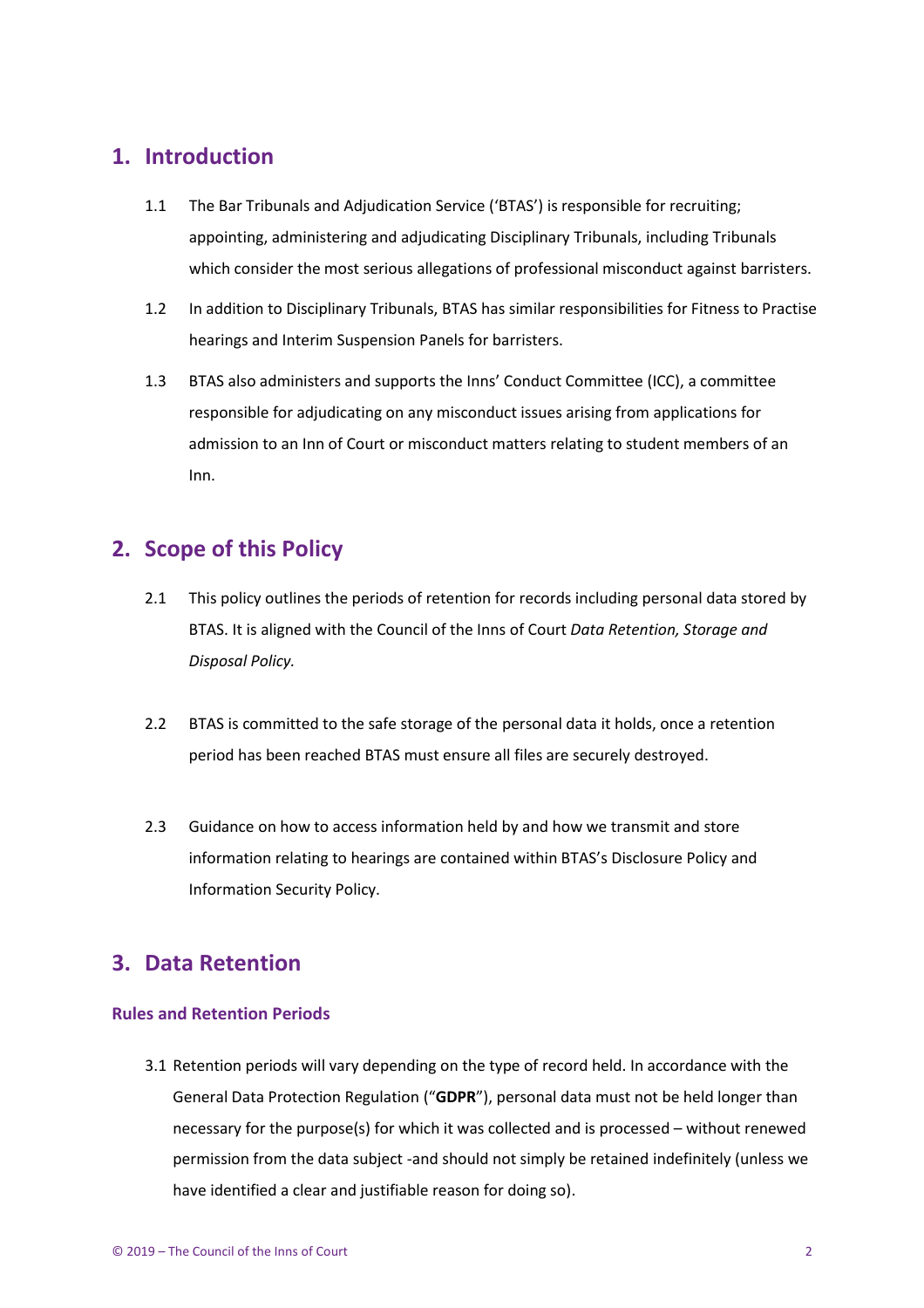- 3.2 There are some statutory requirements which prescribe how long certain types of records must be kept, and these are set out where relevant in the Schedule below. In many cases there will not be any prescriptive statutory period, and deciding how long a particular record should be retained for will require BTAS to balance the possible need to have access to those records in the future, against the practical and legal requirement to maintain organised, accurate and relevant records which are not excessive.
- 3.3 The retention periods set out in the below Schedule are guidelines rather than absolute requirements (except where a specific statutory requirement is referenced), but the presumption is that at the end of the specified period, the record should be destroyed in accordance with this policy.
- 3.4 In some situations it may be appropriate to continue to retain records even after the guideline retention period has expired, including situations where:
	- a. the record is relevant to legal action which has been started or is anticipated, in which case the record should be retained for at least the period in which a claim could be brought against BTAS. For most legal claims, the limitation period requires a claim to be brought within 6 years following the event in question, but where a claim of defamation is made, it must generally be brought within a year after publication;
	- b. a contractual obligation or grant term requires BTAS to retain the record; or
	- c. there is another good reason why it should be retained beyond the guideline retention period.
- 3.5 When records are being kept for more than the recommended retention period, the records will be clearly marked and the reasons for the extension clearly identified.

#### **Format of records**

3.6 This schedule covers both paper and electronic records - the format is irrelevant when deciding whether or not the record should be retained. Electronic records should be understood to include files saved on the shared drive, attached to emails, or held on removable storage devices (e.g. SD cards, USB sticks). Wherever possible just one 'master' copy of the data should be retained - this ensures any changes or searches are always made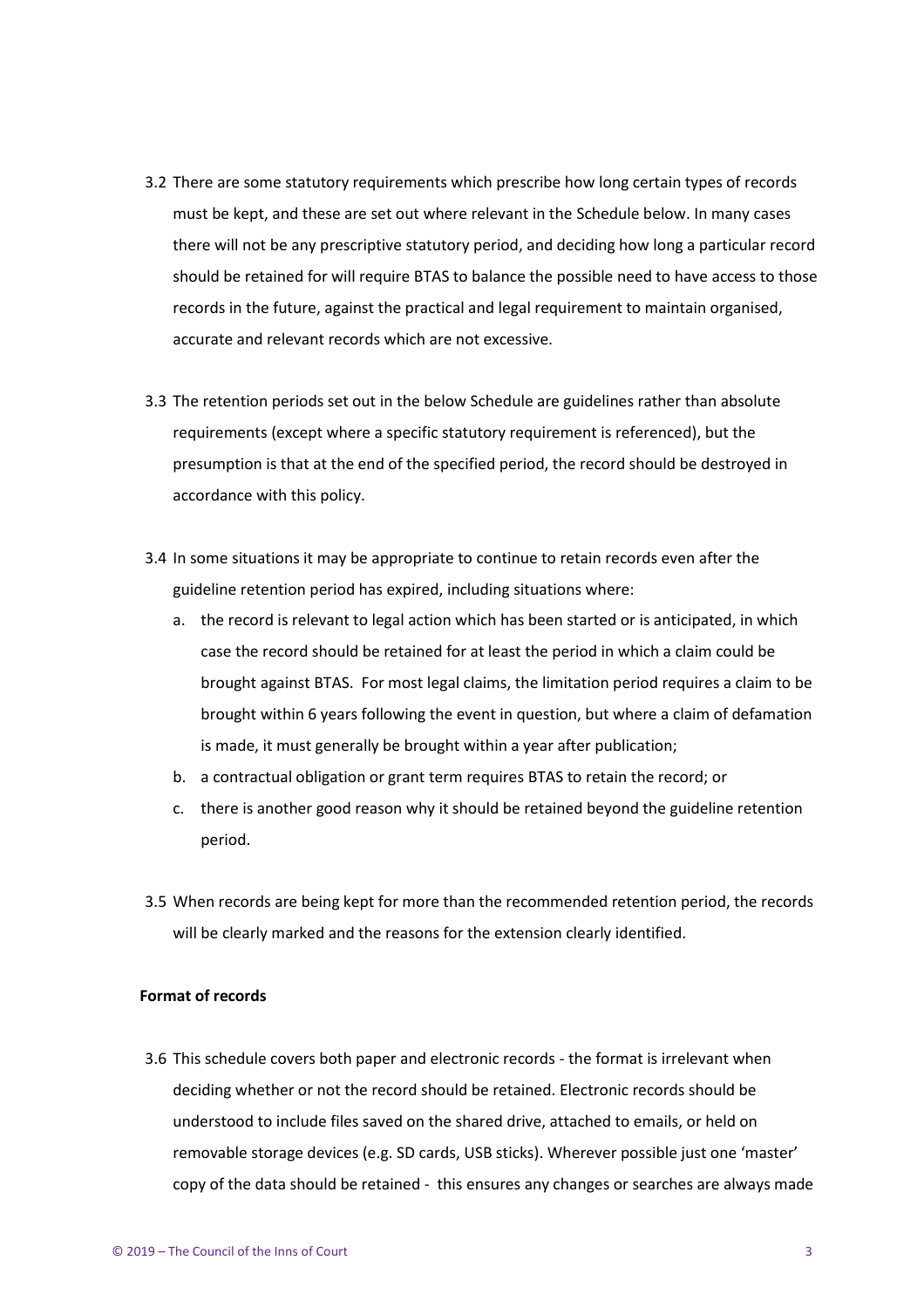in the right place, limits the storage space needed, and helps reduce the likelihood of data being lost or misplaced.

#### **Storage**

3.7 Personal data must be stored securely. Hard copy personal information must be kept in locked cabinets. Personal data held electronically must be stored on secure BTAS servers or drives where it will be securely backed up.

#### **Deletion/ destruction**

3.8 At the end of the specified retention period the hard copy records (including copies) must be securely destroyed by the BTAS-contracted secure shredding service. All electronic files must be securely deleted from individual computers and the secure servers. Deletion of electronic files is a two-stage process – after someone has deleted a file it is firstly removed to the recycling bin, and the individual will need to delete it from there as well.

#### **Updates and date of last review**

3.9 Inevitably some records will not be included in this policy, which cannot be exhaustive. Wherever possible apparent omissions will be treated in line with the nearest equivalent below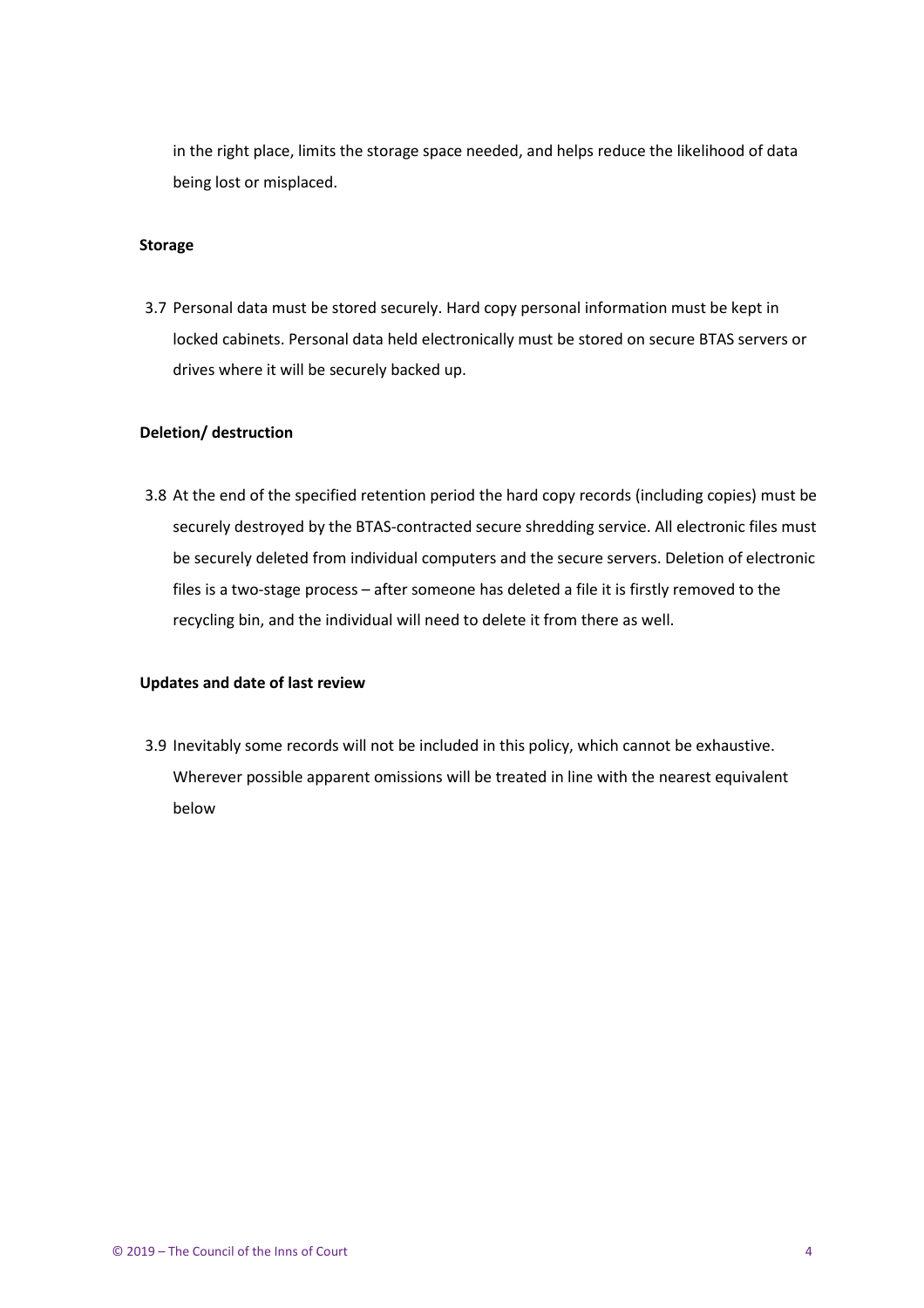# **Schedule: Retention of Personal Data**

<span id="page-4-0"></span>

|              | <b>Information Type</b>                                                                               | <b>Notes</b>                                                                                                                                                         | <b>Retention Period</b>                                                                                                                                                                                  |
|--------------|-------------------------------------------------------------------------------------------------------|----------------------------------------------------------------------------------------------------------------------------------------------------------------------|----------------------------------------------------------------------------------------------------------------------------------------------------------------------------------------------------------|
| $\mathbf{1}$ | Contact details - used for general mailing<br>and marketing purposes (e.g. conference<br>advertising) | ONLY to be used for mailing if there is a<br>record of consent, and email includes link<br>to privacy policy (which includes details on<br>how to withdraw consent). | Review every 2 years and delete if not used.<br>Remove from mailing list immediately once<br>consent revoked unless legitimate other reason<br>for retaining (which must be non-marketing<br>contact).   |
| 2            | Contact details - without proof of consent<br>for marketing                                           | DO NOT use for marketing.                                                                                                                                            | Retain only as per the categories below                                                                                                                                                                  |
| 2.a          | Contact and personal details for<br>committee members and volunteers, etc.                            |                                                                                                                                                                      | Contact and personal details: Review 2 years<br>after term of office (if applicable) has expired and<br>delete if not used<br>Archive names and appointment details<br>indefinitely for record purposes. |
| 2.b          | Contact and personal details for Trustee,<br>BTAS Pool, TAB & ICC members, & BTAS<br>Judges.          |                                                                                                                                                                      | Contact and personal details: Review 2 years<br>after term of office has expired and delete if not<br>used<br>Archive names and appointment details<br>indefinitely for record purposes.                 |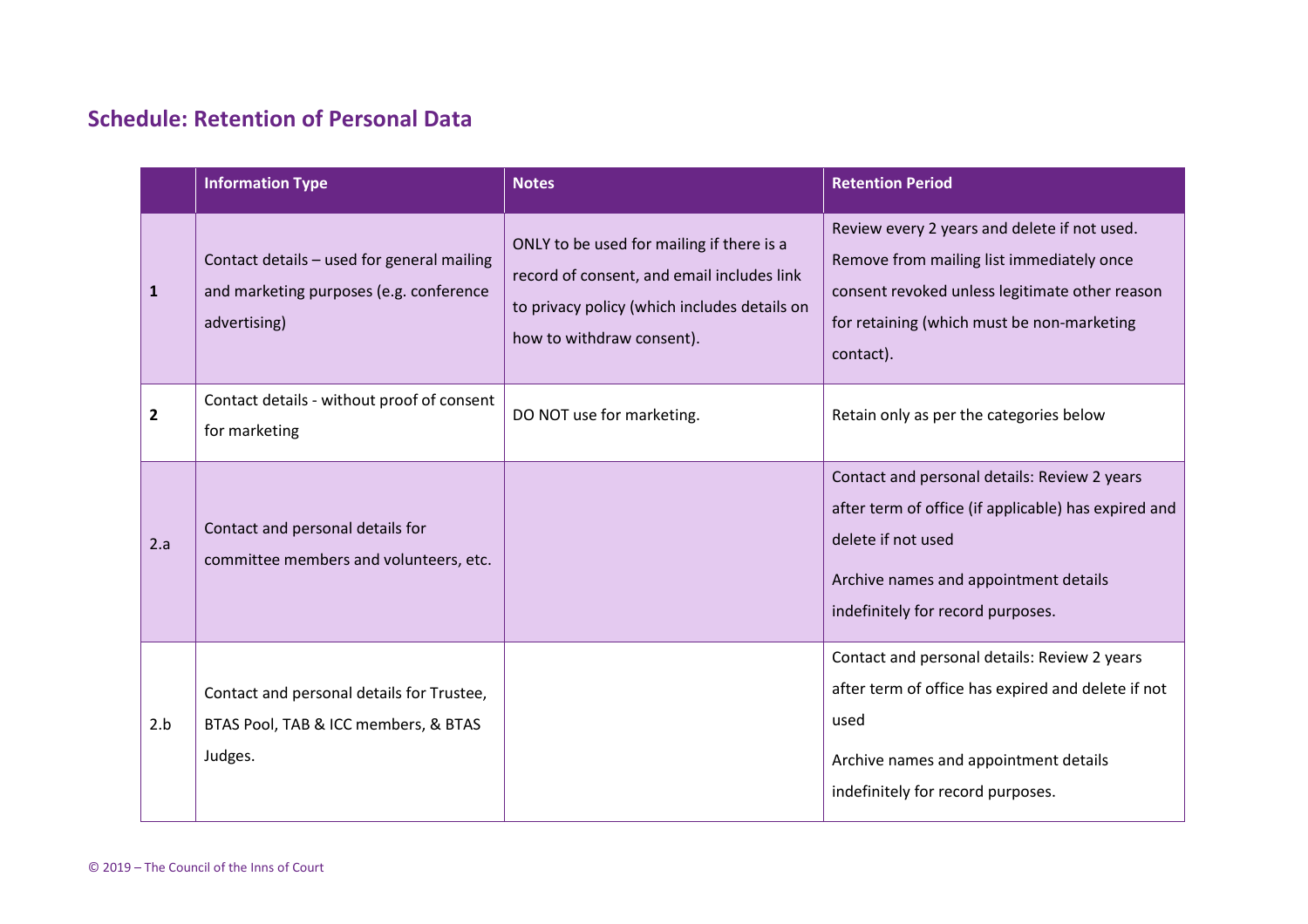|     | <b>Information Type</b>                                                                                                              | <b>Notes</b>                                                                   | <b>Retention Period</b>                                                                                                                                                                                                                                                               |
|-----|--------------------------------------------------------------------------------------------------------------------------------------|--------------------------------------------------------------------------------|---------------------------------------------------------------------------------------------------------------------------------------------------------------------------------------------------------------------------------------------------------------------------------------|
| 2.c | Contact and personal details for event<br>delegates, those completing surveys or<br>questionnaires etc                               |                                                                                | No longer than 1 year after last use.<br>Archive names indefinitely if required for<br>legitimate record-keeping purposes.                                                                                                                                                            |
| 2.d | Contact and personal details for<br>professional contacts (actors, film-<br>makers, members of chambers,<br>conference speakers etc) |                                                                                | Review every 2 years and delete if no longer<br>relevant                                                                                                                                                                                                                              |
| 2.e | Contact and personal details for<br>unsuccessful applicants for committee or<br>BTAS Pool /TAB / ICC roles.                          | Including applications, interview notes,<br>correspondence etc                 | No longer than 1 year after last contact.                                                                                                                                                                                                                                             |
| 3   | Personal financial data (bank account<br>details, credit card information, etc)                                                      |                                                                                | Retain personal financial data only for as long as<br>necessary, review every two years and delete if<br>not used OR obtain renewed consent.<br>Retain evidence of income and expenditure<br>(invoices, bank records, expense claim forms etc)<br>for audit purposes for seven years. |
| 4   | Personal medical information                                                                                                         | Only to be collected or retained for visa or<br>travel insurance purposes, etc | Retain personal medical information only for<br>purpose/trip it was collected for then delete,<br>UNLESS consent obtained to retain it for a longer<br>period (for example for administrative ease in<br>booking further travel) in which case review                                 |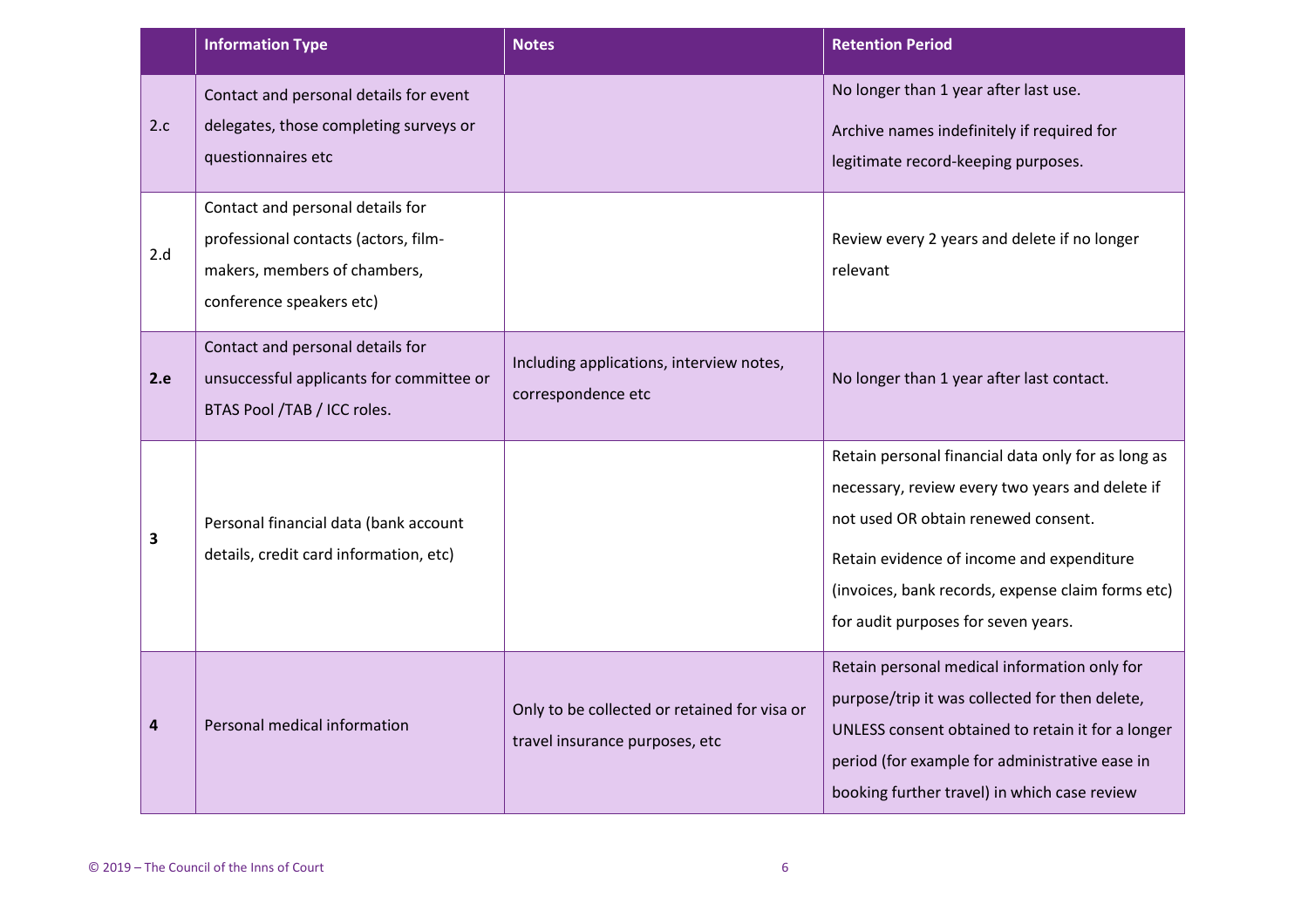|    | <b>Information Type</b>                                                                             | <b>Notes</b>                                                                   | <b>Retention Period</b>                                                                                                                                                                                                                                                                                           |
|----|-----------------------------------------------------------------------------------------------------|--------------------------------------------------------------------------------|-------------------------------------------------------------------------------------------------------------------------------------------------------------------------------------------------------------------------------------------------------------------------------------------------------------------|
|    |                                                                                                     |                                                                                | every two years and delete if not used OR obtain<br>renewed consent.                                                                                                                                                                                                                                              |
| 5  | Personal identification documents (such<br>as copies of passports, visas, driving<br>licences, etc) | Only to be collected or retained for visa or<br>travel insurance purposes, etc | Retain personal identification documents only for<br>purpose/trip it was collected for then delete,<br>UNLESS permission obtained to retain it (for<br>example for administrative ease in booking<br>further travel) in which case review every two<br>years and delete if not used OR obtain renewed<br>consent. |
| 6  | Disaster Recovery file                                                                              |                                                                                | Review every 6 months and delete contents that<br>are no longer relevant                                                                                                                                                                                                                                          |
| 7  | <b>Complaints and Subject Access Requests</b>                                                       |                                                                                | Review every 2 years after last contact and<br>delete if no longer relevant                                                                                                                                                                                                                                       |
| 8  | Accident / Incident records                                                                         |                                                                                | Three years from date of last entry (Sch 1 Part II<br>Reporting of Injuries, Diseases and Dangerous<br><b>Occurrences Regulations 2013)</b>                                                                                                                                                                       |
| 9  | Staff / HR records                                                                                  |                                                                                | 6 years after employment ceases, retain name<br>and dates for record keeping                                                                                                                                                                                                                                      |
| 10 | Pension records                                                                                     |                                                                                | 6 years after employment ceases (COIC) - Middle<br>Temple retains master records in accordance<br>with statutory period.                                                                                                                                                                                          |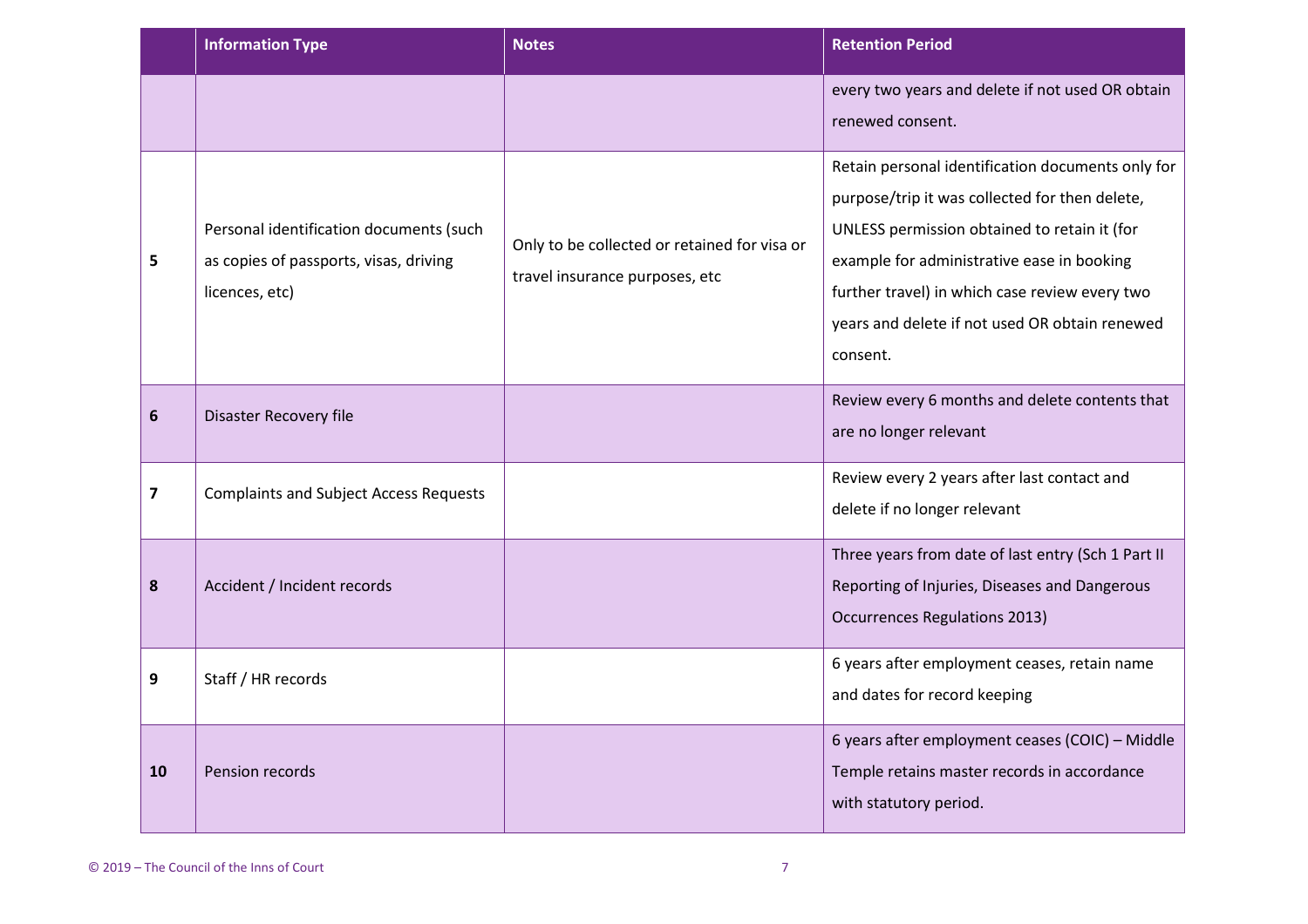|    | <b>Information Type</b>                             | <b>Notes</b> | <b>Retention Period</b>                   |
|----|-----------------------------------------------------|--------------|-------------------------------------------|
| 11 | Unsuccessful applications for<br>employment at COIC |              | No longer than 1 year after last contact. |

# **Schedule: Retention of Other Information & Data**

While not personal data for the purposes of data protection, the following is provided for the avoidance of doubt:

<span id="page-7-0"></span>

|    | <b>Information Type</b>                                           | <b>Notes</b>                                     | <b>Retention Period</b>                                                                                                                                                              |
|----|-------------------------------------------------------------------|--------------------------------------------------|--------------------------------------------------------------------------------------------------------------------------------------------------------------------------------------|
| 12 | Committee papers                                                  |                                                  | Indefinitely. Check for personal data before<br>making publicly available.                                                                                                           |
| 13 | Policies, rules, procedures, guidance and<br>project information. |                                                  | Indefinitely                                                                                                                                                                         |
| 14 | Monitoring Information                                            | Collected for equality and diversity<br>purposes | If individuals are identifiable, no longer than is<br>necessary for the purpose it was collected for<br>(e.g. monitoring fair and open recruitment).<br>If anonymised, indefinitely. |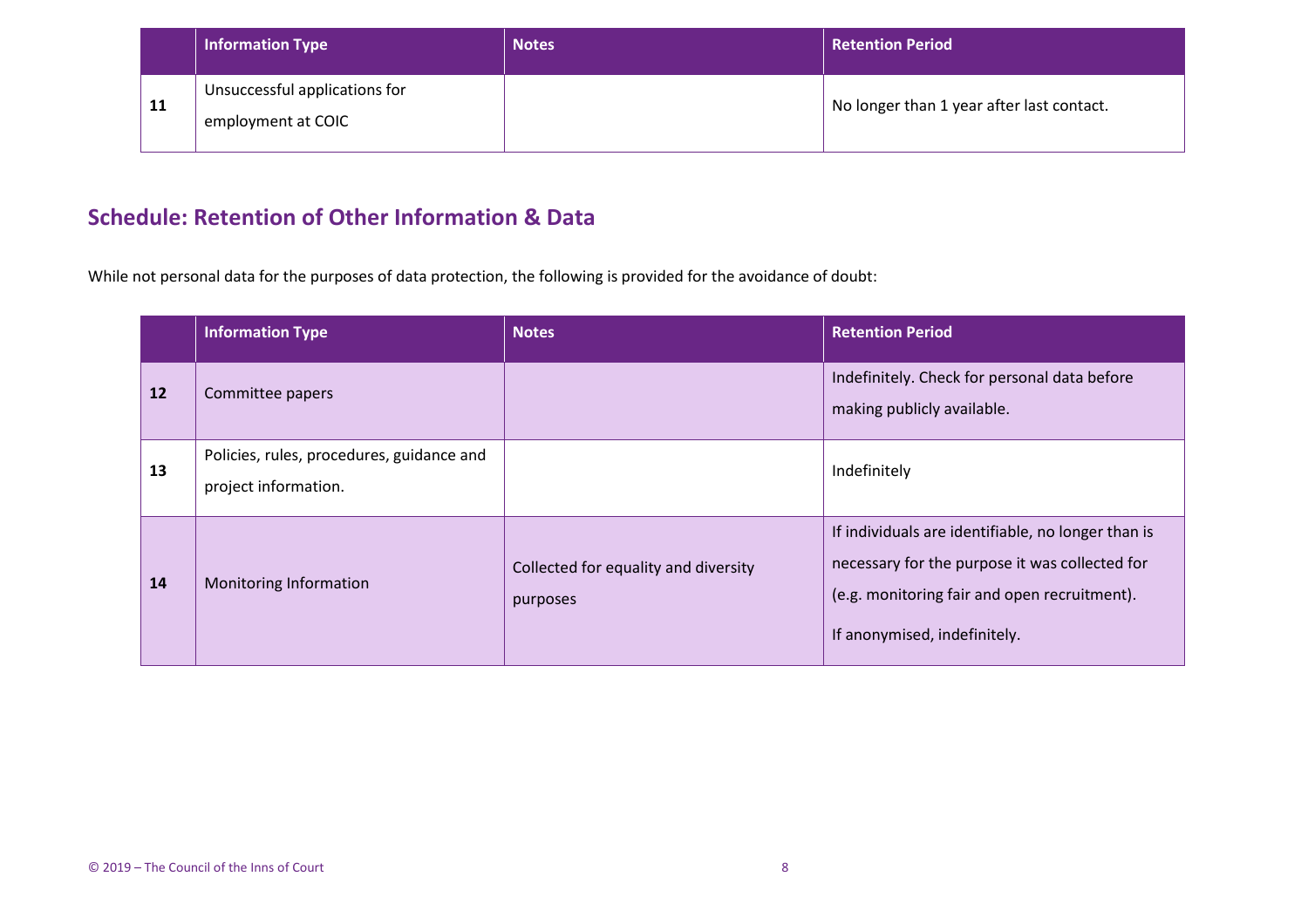### **Schedule: BTAS Data**

Due to the nature of BTAS' work, it processes a large amount of personal data (and may well include special category or criminal offence data which is afforded greater protection under the GDPR). In addition to the points above, the following information applies to the retention of BTAS case files (and supersedes the retention periods specified above if in apparent conflict). These are in accordance with the Bar Standards Board's Publication Policy (for Tribunal Hearings), or extrapolated from this (for other Hearings).

<span id="page-8-0"></span>

|    | <b>Hearing Type</b>                                           | <b>Outcome</b>                                                                                     | <b>Retention Period</b>                  |
|----|---------------------------------------------------------------|----------------------------------------------------------------------------------------------------|------------------------------------------|
| 14 | <b>Disciplinary Tribunals</b>                                 | All charges dismissed                                                                              | 3 years after appeal period has expired  |
| 15 | <b>Disciplinary Tribunals</b>                                 | One or more charges proven and sanction is not<br>disbarment or a suspension of more than one year | 6 years after appeal period has expired  |
| 16 | <b>Disciplinary Tribunals</b>                                 | One or more charges proven and sanction is a<br>suspension of more than one year                   | 10 years after appeal period has expired |
| 17 | <b>Disciplinary Tribunals</b>                                 | One or more charges proven and sanction is disbarment                                              | Indefinitely                             |
| 18 | Interim Suspension and<br><b>Fitness to Practise Hearings</b> | Case dismissed                                                                                     | 3 years after appeal period has expired  |
| 19 | Interim Suspension and<br><b>Fitness to Practise Hearings</b> | Case proven and outcome is a suspension or restriction<br>on practise for less than one year       | 6 years after appeal period has expired  |